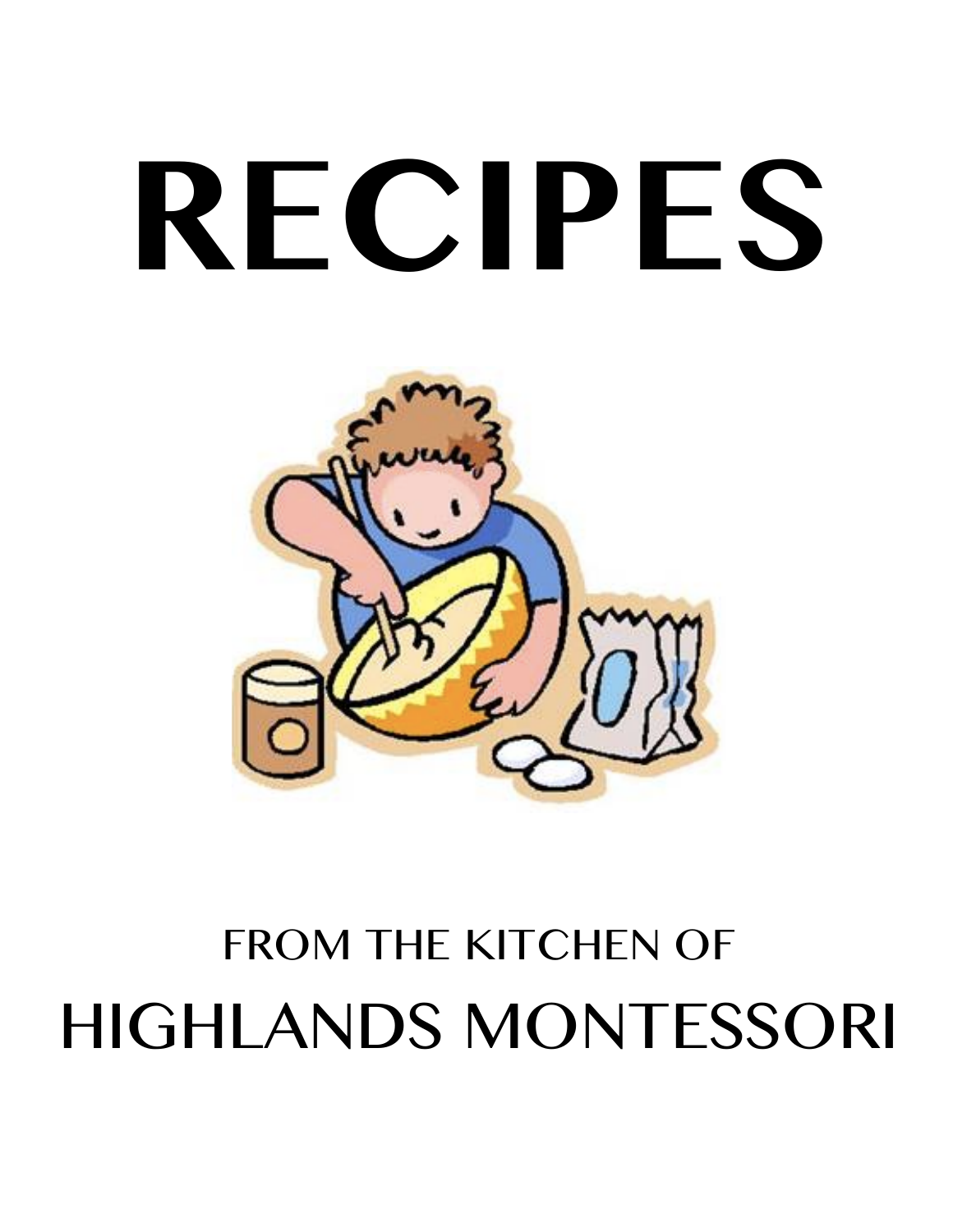# **Basic Yeast Bread**

#### **Ingredients:**

- 1/2 packet of yeast *(small jar)*
- 1/4 stick butter *(butter dish)*
- 1/2 c oatmeal *(medium jar)*
- 1 c warm water *(large jar)*
- 2 c flour *(large canister)*
- 1/2 T sugar *(small jar w/ salt)*
- 1 t salt *(small jar w/ sugar)*

- Mix the **yeast** with a little **water** (~1/4 cup) in the small bowl
- Place the **butter** and the rest of the warm **water** in the large bowl and allow the butter to melt.
- Pour the dissolved yeast in the large bowl.
- Add the **sugar** and **salt**. Stir.
- Add the **flour**, scoop by scoop, stirring after each addition.
- Add the **oatmeal** in the same fashion. The dough should be soft, not too sticky, hard, or dry.
- Form the dough into a ball and cover with a tea towel. Let rise in a warm place for about an hour.
- Turn the dough onto the breadboard and knead.
- Form small balls of dough and place the rolls in the muffin tin
- Cover the rolls and let rise for a half hour.
- Bake the rolls at 400 degrees for about 15 minutes, or until golden brown.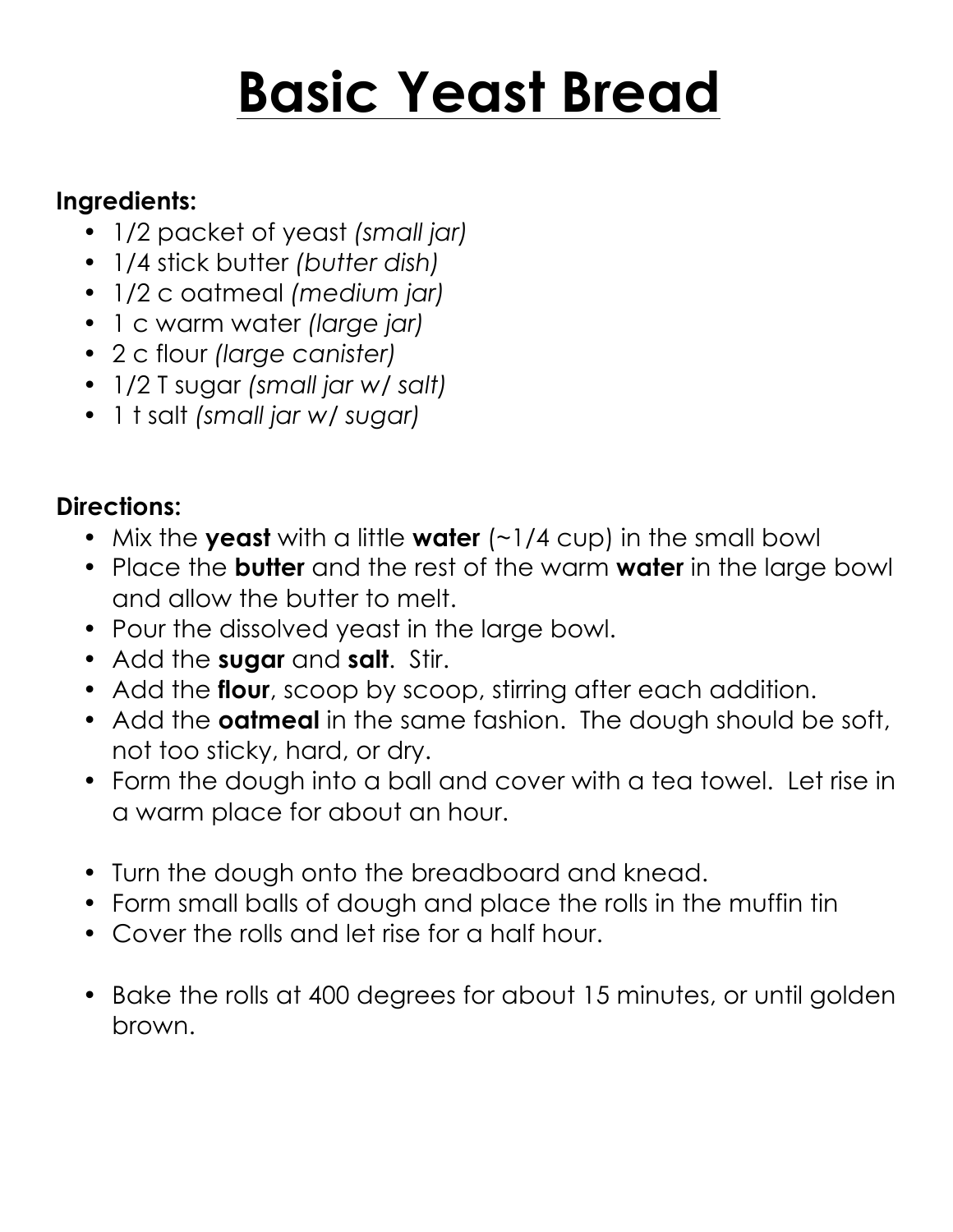# **Pumpkin Muffins**

#### **Ingredients:**

- 3/4 c flour *(large canister)*
- 1/3 sugar *(large canister w/ flour)*
- 1/2 t baking powder *(large canister w/ flour)*
- 1/2 t baking soda *(large canister w/ flour)*
- Pinch of salt *(large canister w/ flour)*
- 1/2 t pumpkin pie spice *(small jar)*
- 1/2 can pumpkin *(large jar)*
- 1/2 cup applesauce *(medium jar)*
- 1/4 cup canola oil *(small jar)*

- Scoop the **flour and sugar mix** into a large bowl.
- Add the **pumpkin pie spice** and stir.
- Add the **pumpkin** and stir.
- Add the **applesauce** and stir.
- Add the **canola oil** and stir.
- Scoop the batter into the muffin tin.
- Bake for 8-10 minutes at 400 degrees.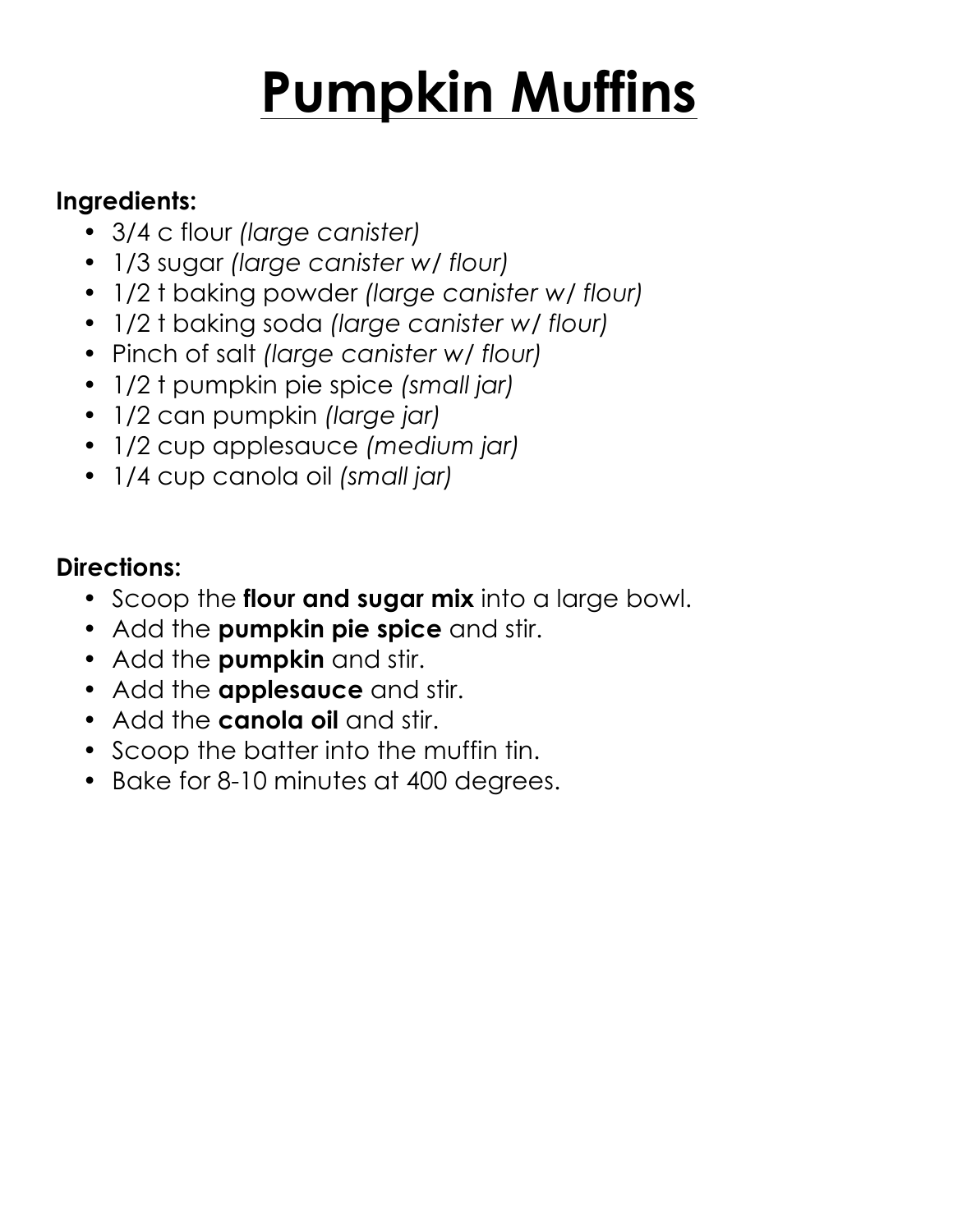# **Gingerbread**

#### **Ingredients:**

- 3/4 c flour *(large canister)*
- 1/2 t baking soda *(large canister w/ flour)*
- 1/2 t baking powder *(large canister w/ flour)*
- Pinch of salt *(large canister w/ flour)*
- 1/3 brown sugar *(medium jar)*
- 1/2 t ground ginger *(small jar)*
- Pinch of nutmeg *(small jar w/ ginger)*
- 1/4 cup molasses *(small jar)*
- 1/4 cup canola oil *(small jar)*
- 1/2 cup yogurt or applesauce *(large jar)*

- Scoop the **flour mix** into a large bowl.
- Add the **brown sugar** and stir.
- Add the **ginger and nutmeg** and stir.
- Add the **molasses** and stir.
- Add the **canola oil** and stir.
- Add the **yogurt** and stir.
- Line the muffin tin with papers.
- Scoop the batter into the muffin tin.
- Bake for 8-10 minutes at 400 degrees.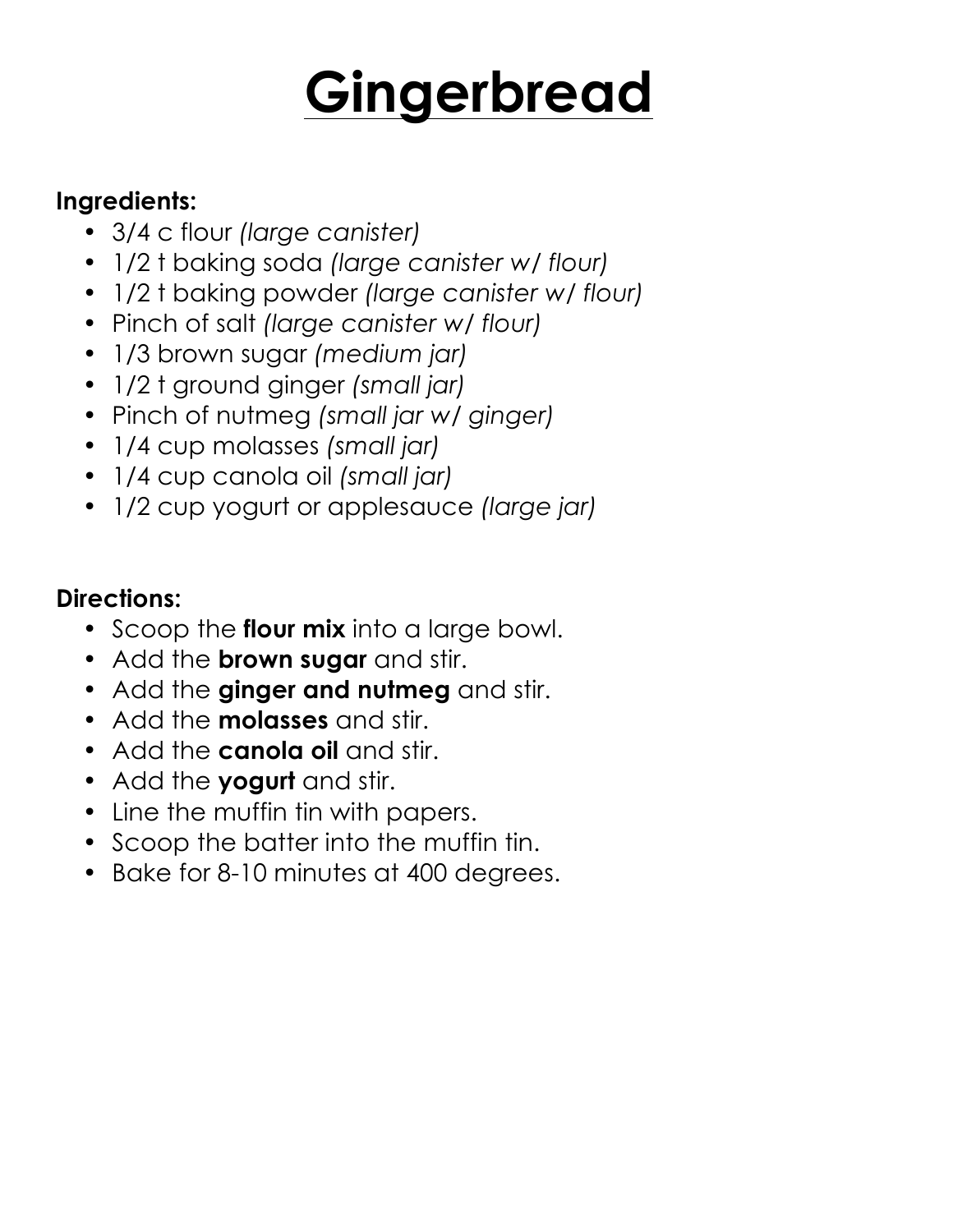# **Cheesy Herb Bread**

#### **Ingredients:**

- ½ packet of yeast
- $\bullet$   $\frac{1}{4}$  stick butter
- ½ c oatmeal
- 1 c warm water
- 2 c flour
- $\bullet\ \frac{1}{2}$  T sugar
- 1 t salt
- 1 t herbs of your choice
- $\bullet$   $\frac{1}{2}$  c cheese

- Mix the **yeast** with a little **water** (~1/4 cup) in the small bowl
- Place the **butter** and the rest of the warm **water** in the large bowl and allow the butter to melt.
- Pour the dissolved yeast in the large bowl.
- Add the **sugar** and **salt**. Stir.
- Add the **flour**, scoop by scoop, stirring after each addition.
- Add the **oatmeal** in the same fashion.
- Add the **herbs** and the **cheese** to the dough. The dough should be soft, not too sticky, hard, or dry.
- Form the dough into a ball and cover with a tea towel. Let rise in a warm place for about an hour.
- Roll dough into balls and place in muffin tin.
- Cover the rolls and let rise for a half hour.
- Bake the rolls at 400 degrees for about 15 minutes, or until golden brown.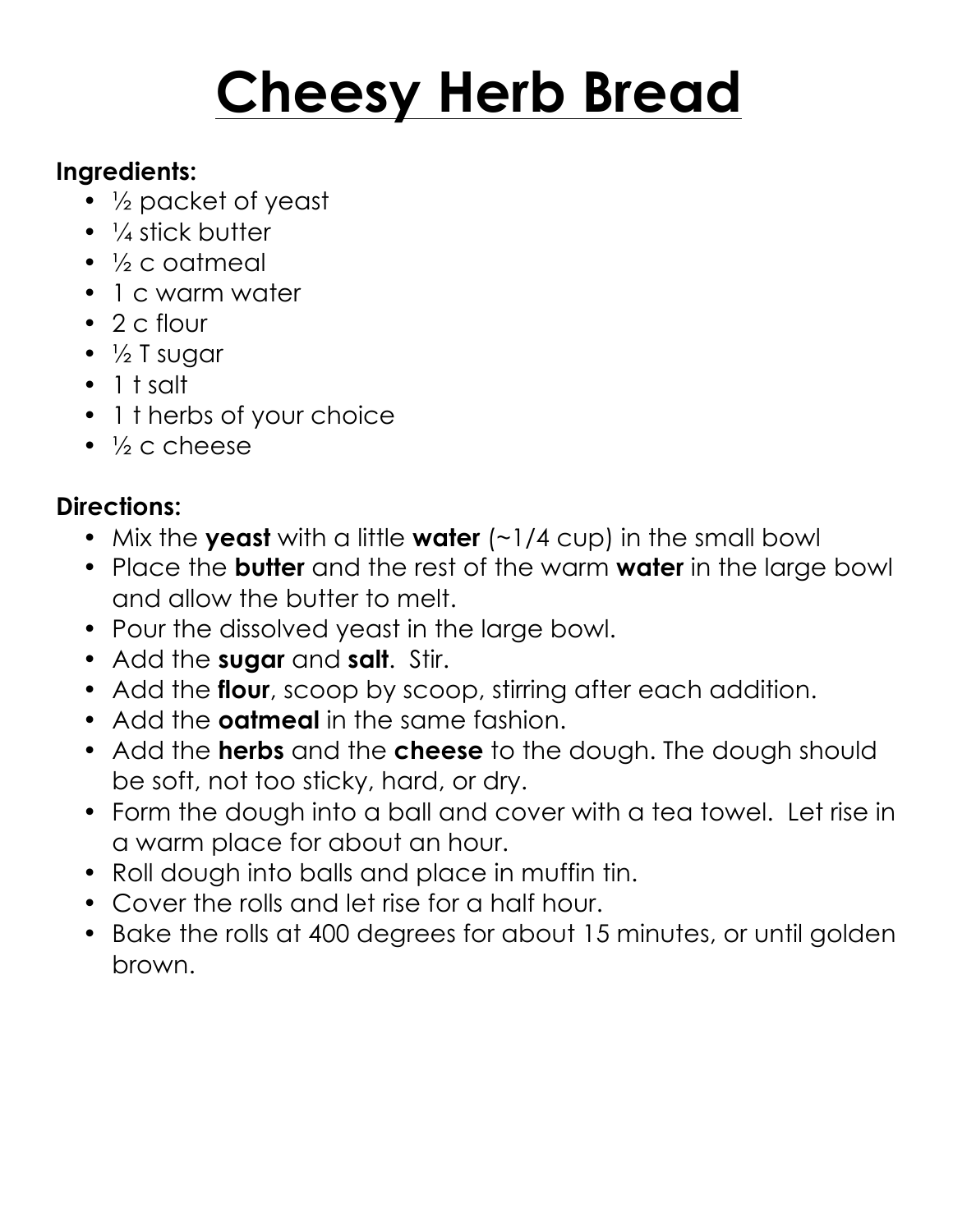# **Banana Muffins**

#### **Ingredients:**

- 1 c flour *(large canister)*
- 1 t baking powder *(large canister w/ flour)*
- Pinch of baking soda *(large canister w/ flour)*
- 1/3 c sugar *(small jar)*
- 3 T canola oil *(small jar)*
- 1/3 c applesauce *(small jar)*
- 1 ripe banana, slightly mashed *(large jar)*

- Line the muffin tin with muffin paper cups.
- Scoop the **flour mix** into a large bowl.
- Add the **sugar** and stir.
- Add the **canola oil** and stir.
- Add the **applesauce** and stir.
- Add the **mashed banana** and stir.
- Scoop the batter into the muffin tin.
- Bake for 12-15 minutes at 400 degrees.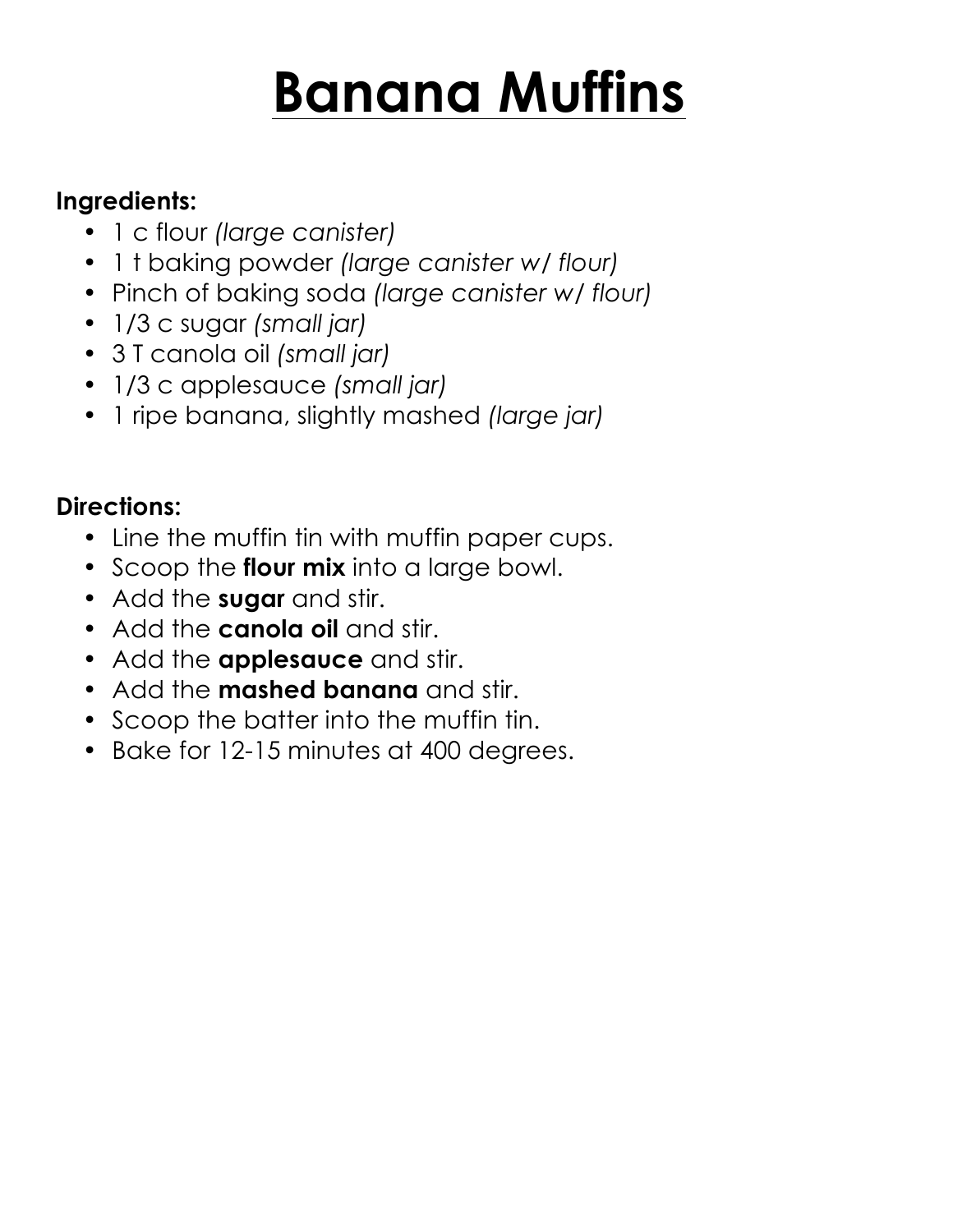# **Oatmeal Muffins**

#### **Ingredients:**

- 1/2 c flour *(large canister)*
- 1 t baking powder *(large canister w/ flour)*
- Pinch of salt *(large canister w/ flour)*
- 1/2 c oats *(medium jar)*
- 2 T sugar *(small jar)*
- 1/2 c milk *(large jar)*
- 2 T canola oil *(small jar)*
- 3 T applesauce *(small jar)*

### **Directions:**

- Line the muffin tin with muffin paper cups.
- Scoop the **flour mix** into a large bowl.
- Add the **oats** and stir.
- Add the **sugar** and stir.
- Add the **milk** and stir.
- Add the **canola oil** and stir.
- Add the **applesauce** and stir.
- Scoop the batter into the muffin tin.
- Bake for 12-15 minutes at 400 degrees.

### **Notes:**

• This is a versatile recipe. Feel free to add dried raisins or nuts for additional flavor.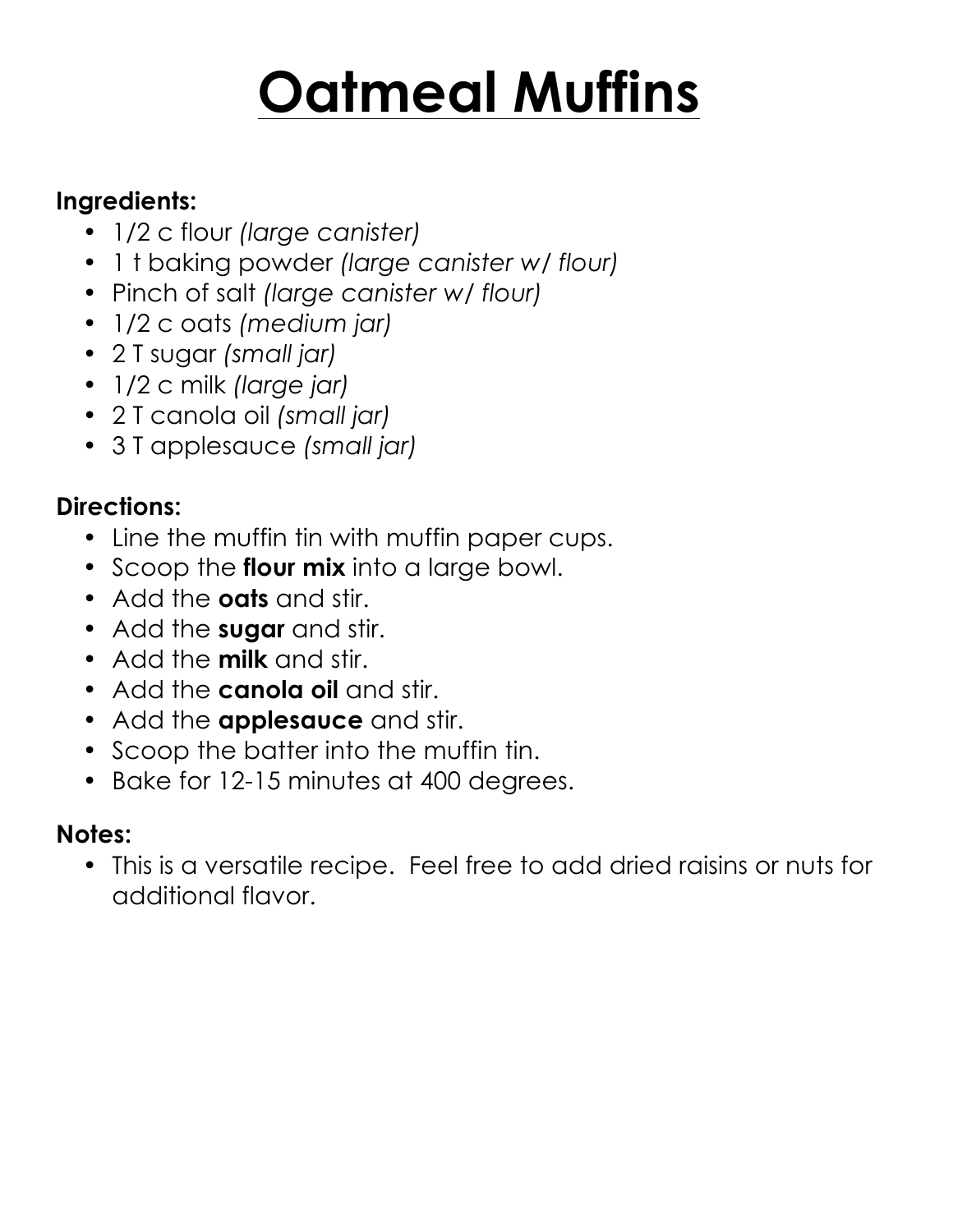# **Cornbread**

#### **Ingredients:**

- 1/2 c flour *(large canister)*
- 1 t baking powder *(large canister w/ flour)*
- 1/2 t of salt *(large canister w/ flour)*
- 1/2 c cornmeal *(medium jar)*
- 2 T sugar *(small jar)*
- 1/2 c milk *(large jar)*
- 2 T canola oil *(small jar)*
- 2 T yogurt *(small jar)*

- Grease the muffin pan with a small amount of oil.
- Scoop the **flour mix** into a large bowl.
- Add the **cornmeal** and stir.
- Add the **sugar** and stir.
- Add the **milk** and stir.
- Add the **canola oil** and stir.
- Add the **yogurt** and stir.
- Scoop the batter into the muffin tin.
- Bake for 12-15 minutes at 400 degrees.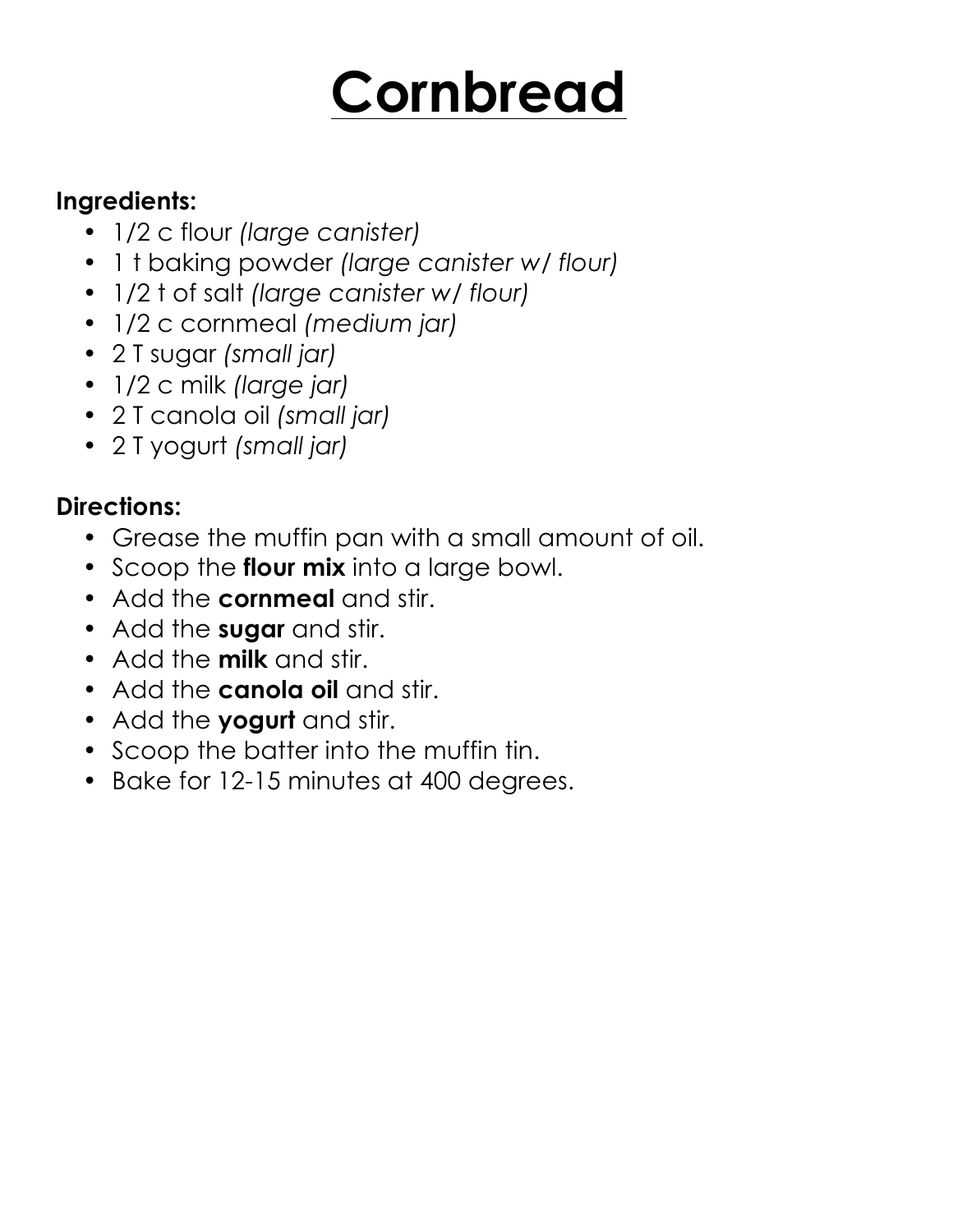# **Lemon Poppy Seed Muffins**

#### **Ingredients:**

- 1 ½ c flour *(large canister)*
- 1 t baking powder *(large canister w/ flour)*
- 1 t baking soda *(large canister w/ flour)*
- 1/3 c sugar *(large canister w/ flour)*
- 1 c lemon yogurt *(large jar)*
- ¼ cup canola oil *(small jar)*
- 1 t vanilla (*small jar)*
- 2 T lemon juice (*small jar)*
- 1 t lemon zest (small jar w/ lemon juice)
- 2 t poppy seeds (*small jar)*

- Line the muffin tin with muffin paper cups.
- Scoop the **flour mix** into a large bowl.
- Add the **yogurt** and stir.
- Add the **canola oil** and stir.
- Add the **vanilla and lemon juice** and stir.
- Add the **poppy seeds** and stir.
- Scoop the batter into the muffin tin.
- Bake for 12-15 minutes at 400 degrees.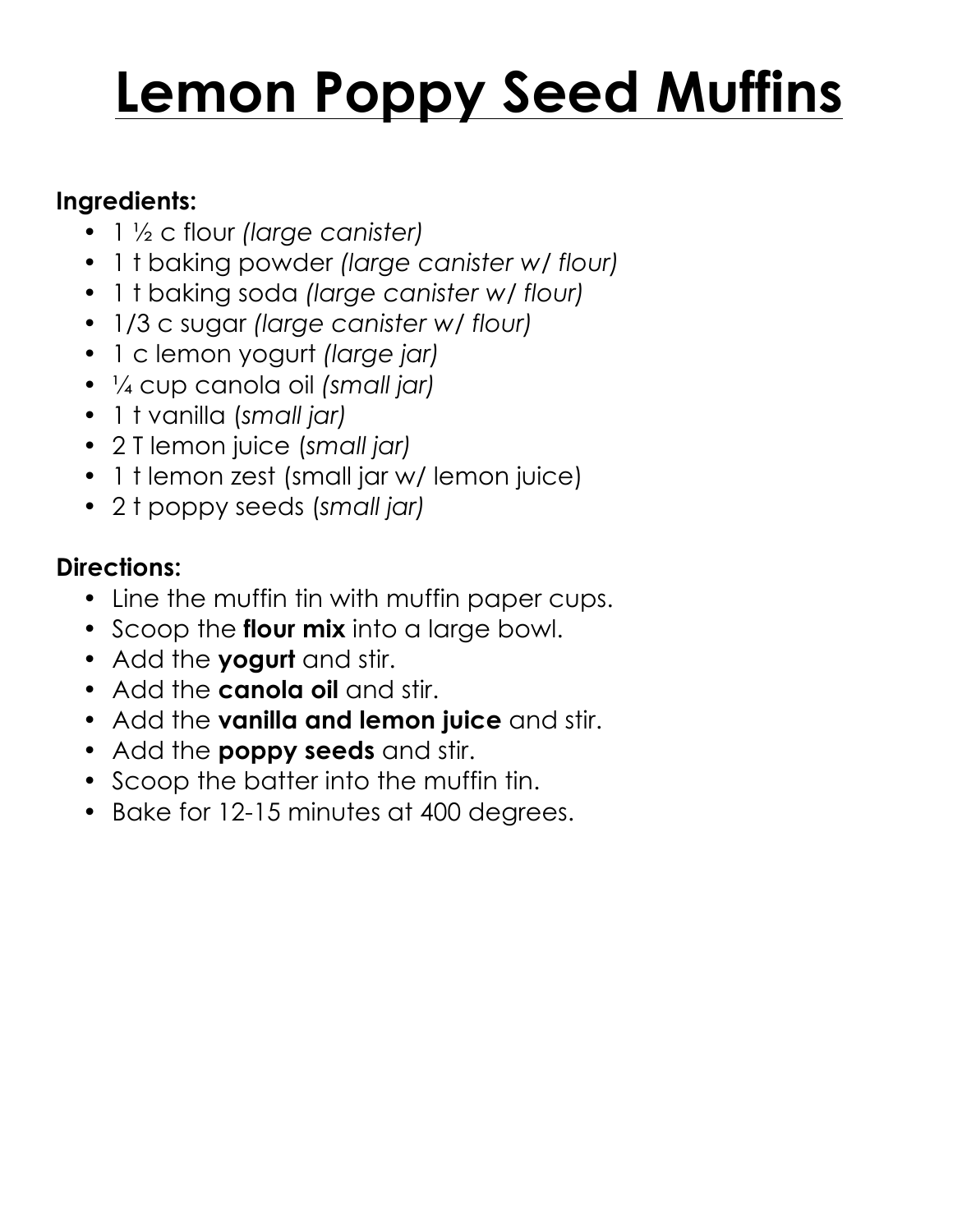# **Zucchini Muffins**

#### **Ingredients:**

- 1 ½ c flour *(large canister)*
- 1 t baking powder *(large canister w/ flour)*
- ½ t baking soda *(large canister w/ flour)*
- ½ c sugar *(large canister w/ flour)*
- ½ t salt *(large canister w/ flour)*
- 1 c shredded zucchini *(small jar)*
- ½ c vanilla yogurt *(large jar)*
- ¼ c canola oil *(small jar)*
- 1 t vanilla extract (*small jar)*
- 1 ½ t cinnamon (*small jar)*
- ½ t nutmeg (*small jar with cinnamon)*

- Line the muffin tin with muffin paper cups.
- Scoop the **flour mix** into a large bowl.
- Add the **zucchini** and stir.
- Add the **yogurt** and stir
- Add the **canola oil** and stir.
- Add the **vanilla** and stir.
- Add the **cinnamon and nutmeg** mixture and stir.
- Scoop the batter into the muffin tin.
- Bake for 8-10 minutes at 400 degrees.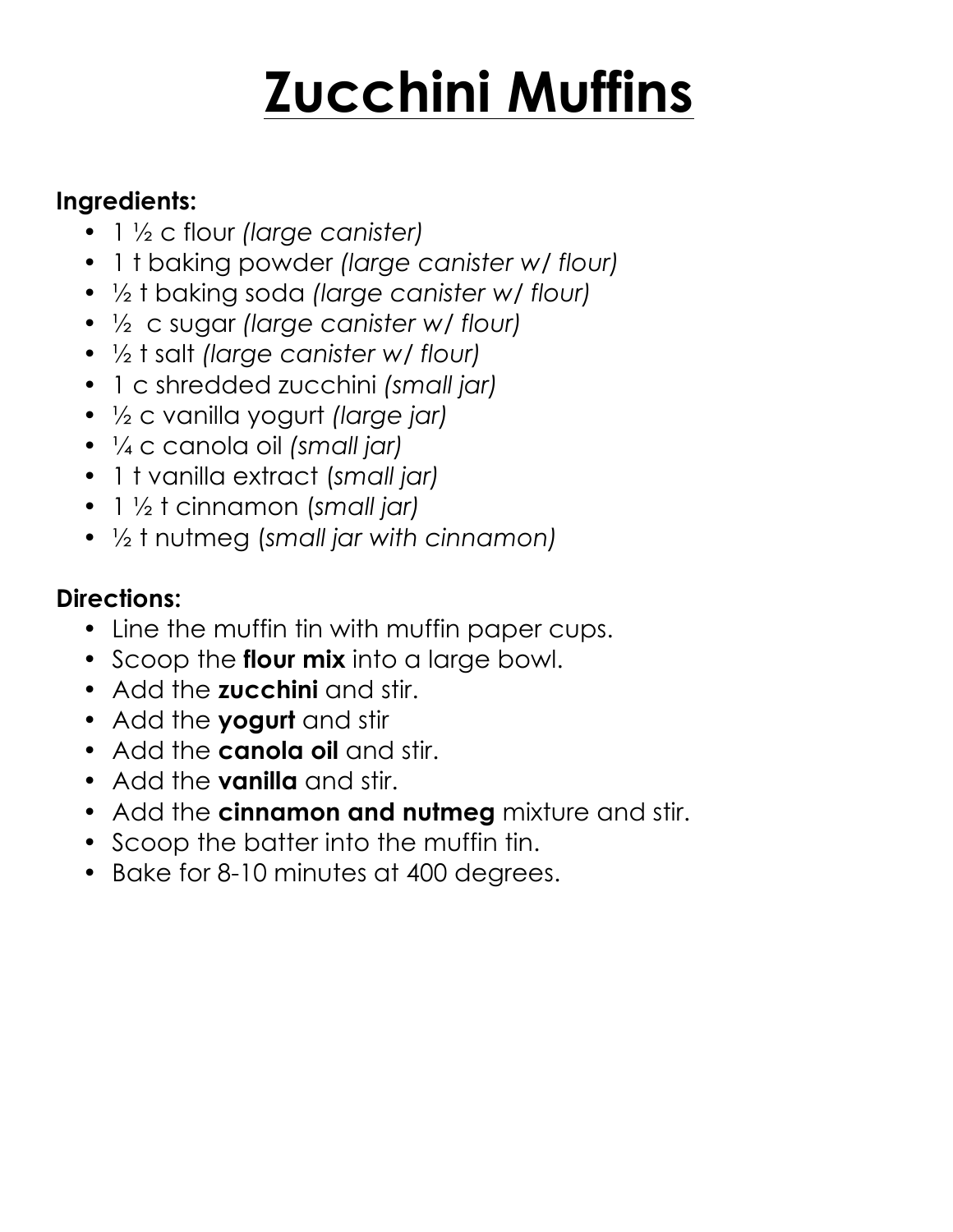# **Granola Bars**

#### **Ingredients:**

- ¼ c flour *(large canister)*
- 1 c oats *(large canister w/ flour)*
- ½ t baking soda *(large canister w/ flour)*
- 2 T brown sugar (*small jar)*
- 1 T coconut (*small jar)*
- 2 T raisins (*small jar)*
- 1/2 t vanilla *(small jar)*
- ¼ c coconut oil *(large jar)*
- 3 T honey *(medium jar)*

- Line the muffin tin with muffin paper cups.
- Scoop the **flour mix** into a large bowl.
- Add the **brown sugar** and stir.
- Add the **coconut** and stir
- Add the **raisins** and stir.
- Add the **vanilla** and stir.
- Add the **coconut oil** and stir.
- Add the **honey** and stir.
- Scoop the batter into the muffin tin.
- Bake for 12-15 minutes at 350 degrees.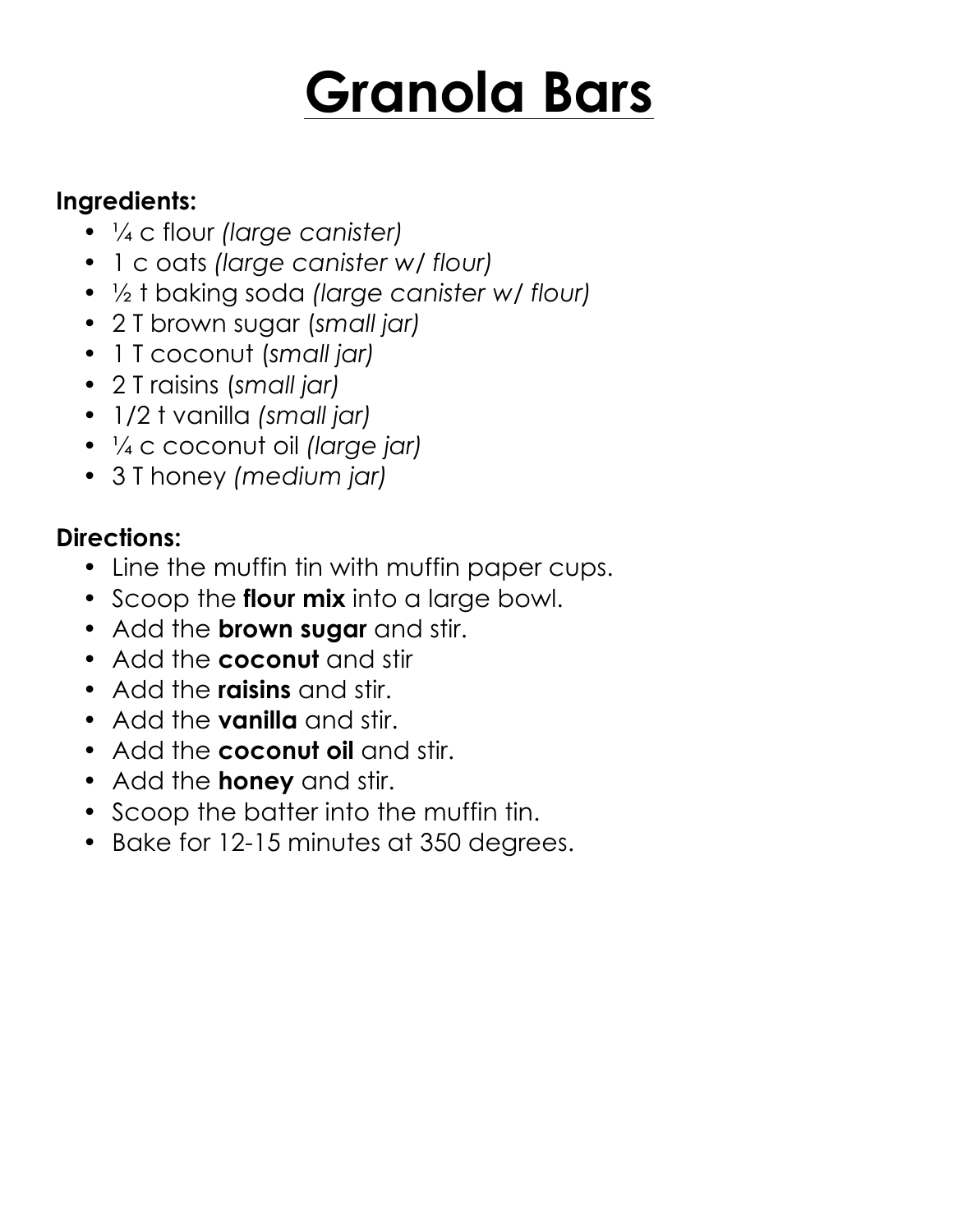# **Baked Falafel**

### **Ingredients:**

- 1 can of garbanzo beans, rinsed and drained *(large canister)*
- 2 T flour *(medium jar)*
- ½ t garlic powder (*medium jar with flour)*
- 1 ½ t onion powder (*medium jar with flour)*
- ½ t salt (*medium jar with flour)*
- ½ t pepper (*medium jar with flour)*
- ½ t baking soda (*medium jar with flour)*
- 1 t cumin (*small jar)*
- 2 T parsley flakes (*small jar)*
- 1 T lemon juice *(small jar)*
- 1 T olive oil *(small bowl)*
- Lemon tahini dressing or other sauce to serve

- Brush the muffin tin with olive oil.
- Scoop the **garbanzo beans** into a large bowl.
- Using a miniature potato masher, mash the garbanzo beans until they are of a paste-like consistency
- Add the **flour mixture** and stir.
- Add the **cumin** and stir.
- Add the **parsley flakes** and stir.
- Add the **lemon juice** and stir.
- Scoop the mixture into the muffin tin.
- Use the remaining olive oil to brush the top of each falafel patty.
- Bake for 25-30 minutes at 450 degrees (top rack).
- Serve with a dollop of lemon tahini dressing.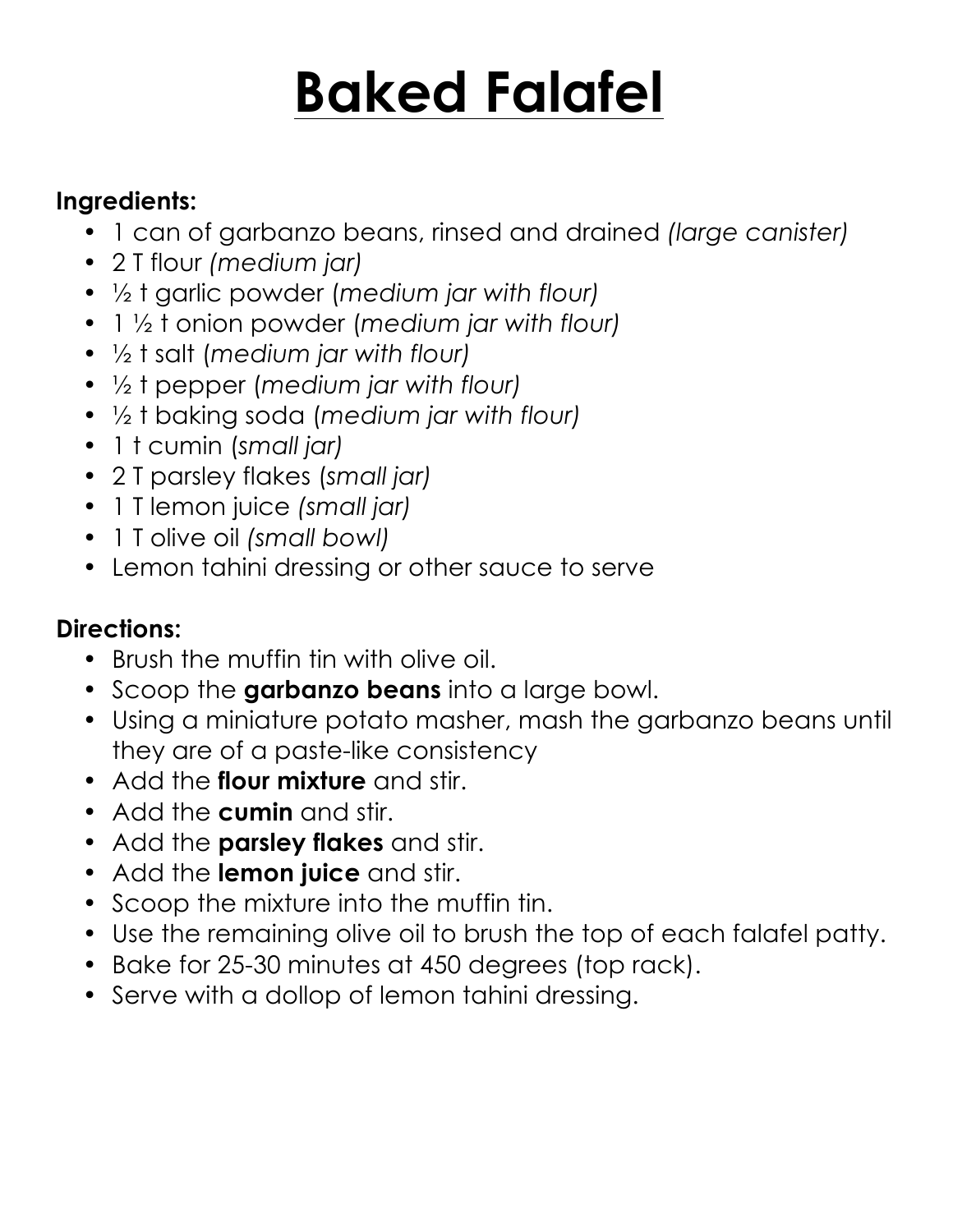# **Applesauce Muffins**

#### **Ingredients:**

- 1 c flour *(large canister)*
- ½ t baking soda *(large canister w/ flour)*
- ¼ t salt *(large canister w/ flour)*
- 1 t cinnamon *(small jar)*
- ½ t nutmeg *(small jar with cinnamon)*
- ½ c sugar *(small jar)*
- 1/3 c canola oil *(small jar)*
- ¾ c applesauce *(medium jar)*

- Line the muffin tin with muffin paper cups.
- Scoop the **flour mix** into a large bowl.
- Add the **cinnamon and nutmeg** and stir.
- Add the **sugar** and stir.
- Add the **canola oil** and stir.
- Add the **applesauce** and stir.
- Scoop the batter into the muffin tin.
- Bake for 12-15 minutes at 400 degrees.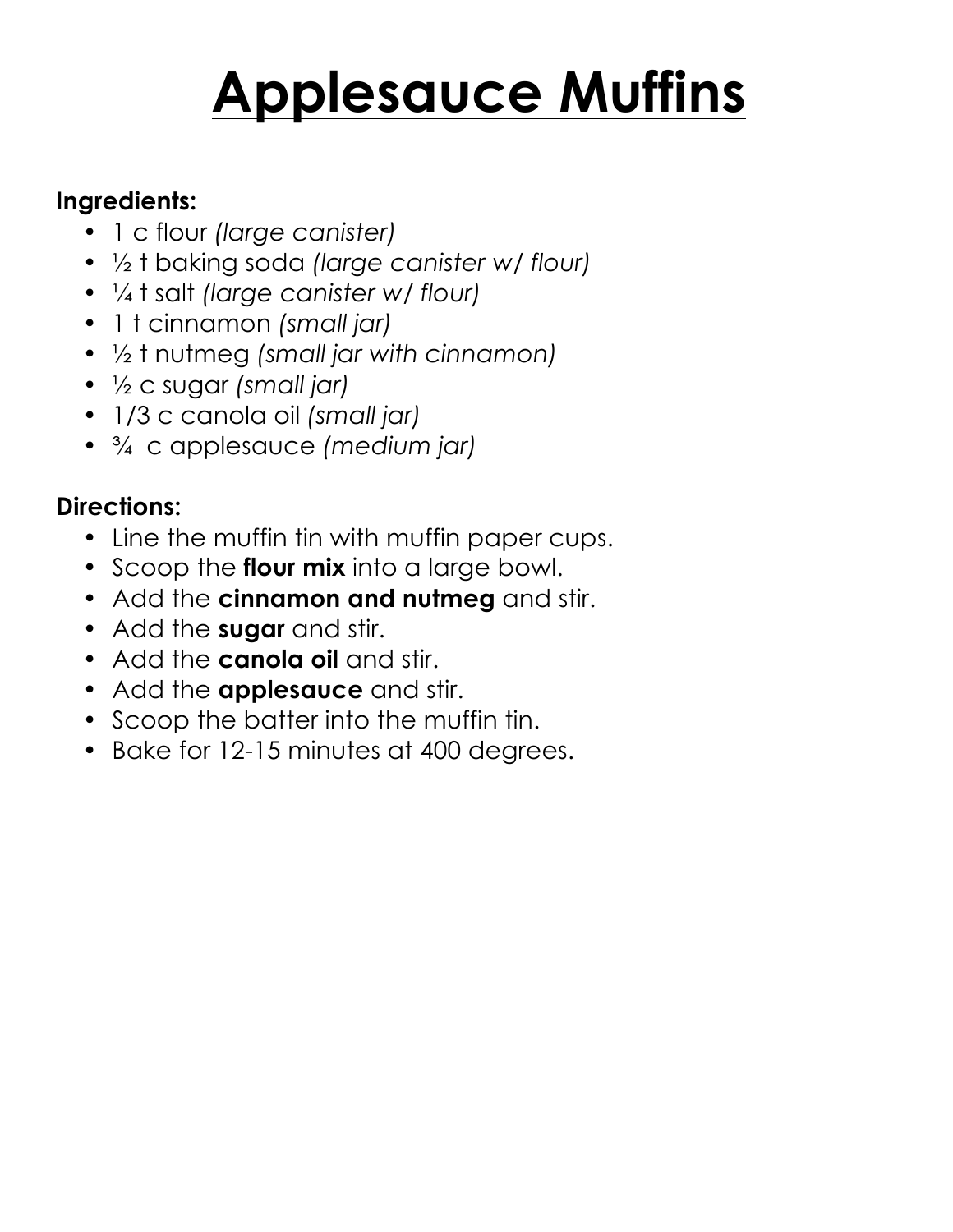# **Carrot Muffins**

#### **Ingredients:**

- 1 ½ c flour *(large canister)*
- 1 t baking powder *(large canister w/ flour)*
- ½ t baking soda *(large canister w/ flour)*
- ½ c sugar *(large canister w/ flour)*
- ½ t salt *(large canister w/ flour)*
- 1 c grated carrots *(small jar)*
- ¾ c applesauce *(large jar)*
- 1/3 c coconut oil *(small jar)*
- 1 t vanilla extract (*small jar)*
- 1 ½ t cinnamon (*small jar)*
- ½ t nutmeg (*small jar with cinnamon)*
- 2 T raisins *(small jar)*

- Line the muffin tin with muffin paper cups.
- Scoop the **flour mix** into a large bowl.
- Add the **carrots** and stir.
- Add the **applesauce** and stir
- Add the **coconut oil** and stir.
- Add the **vanilla** and stir.
- Add the **cinnamon and nutmeg** mixture and stir.
- Add the **raisins** and stir.
- Scoop the batter into the muffin tin.
- Bake for 8-10 minutes at 400 degrees.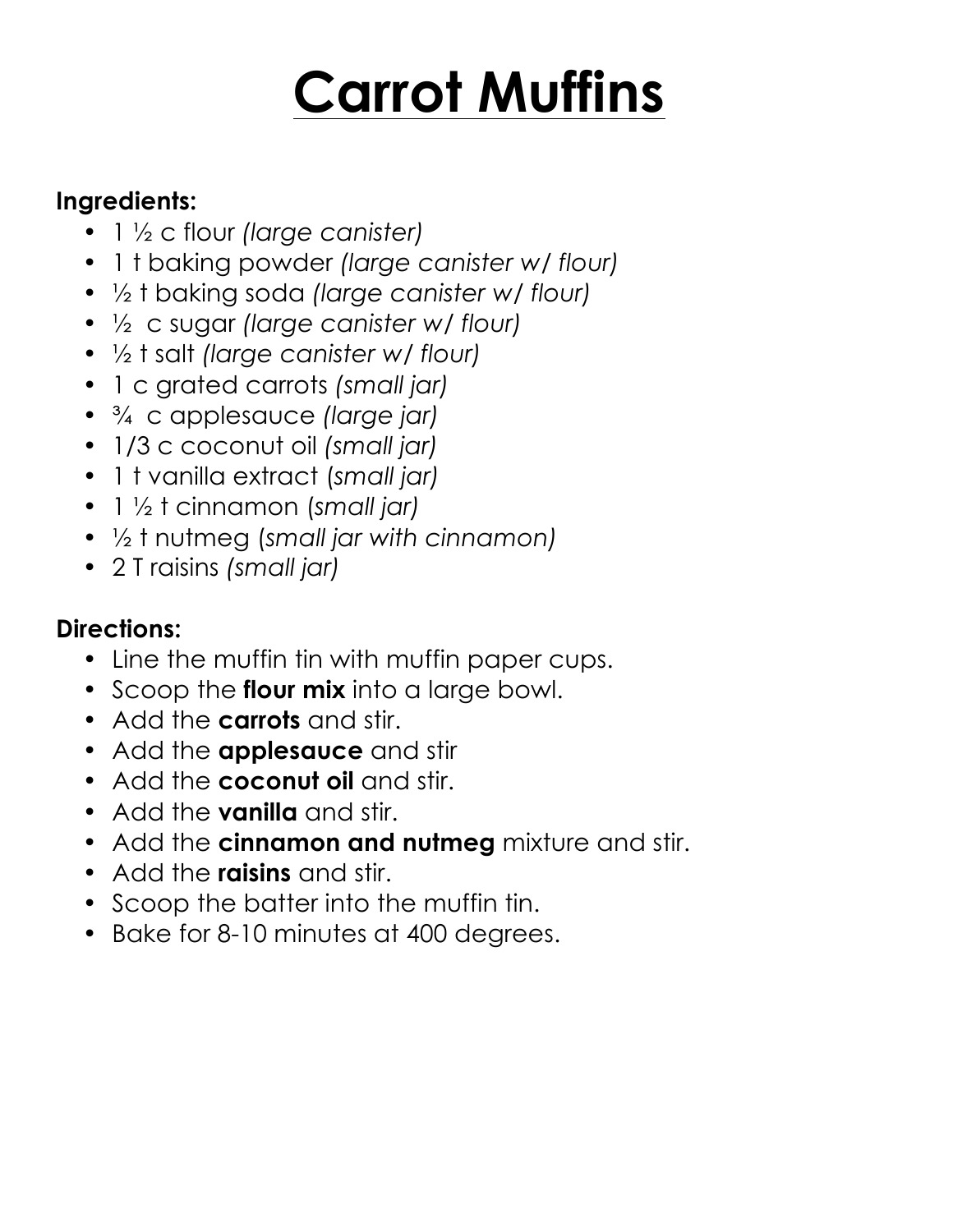# **Pizza**

#### **Ingredients:**

- 1/2 packet of yeast *(small jar)*
- 1/4 stick butter *(butter dish)*
- 1/2 c oatmeal *(medium jar)*
- 1 c warm water *(large jar)*
- 2 c flour *(large canister)*
- 1/2 T sugar *(small jar w/ salt)*
- 1 t salt *(small jar w/ sugar)*
- 1 jar marinara sauce (medium jar)
- 1 cup shredded mozzarella cheese (medium ja

- Mix the **yeast** with a little **water** (~1/4 cup) in the small bowl
- Place the **butter** and the rest of the warm **water** in the large bowl and allow the butter to melt.
- Pour the dissolved yeast in the large bowl.
- Add the **sugar** and **salt**. Stir.
- Add the **flour**, scoop by scoop, stirring after each addition.
- Add the **oatmeal** in the same fashion. The dough should be soft, not too sticky, hard, or dry.
- Form the dough into a ball and cover with a tea towel. Let rise in a warm place for about an hour.
- Turn the dough onto the breadboard and knead.
- Pat the dough onto a greased baking sheet.
- Spread the marinara over the dough and sprinkle on the cheese.
- Bake the pizza at 400 degrees for about 15 minutes, or until the crust is golden brown.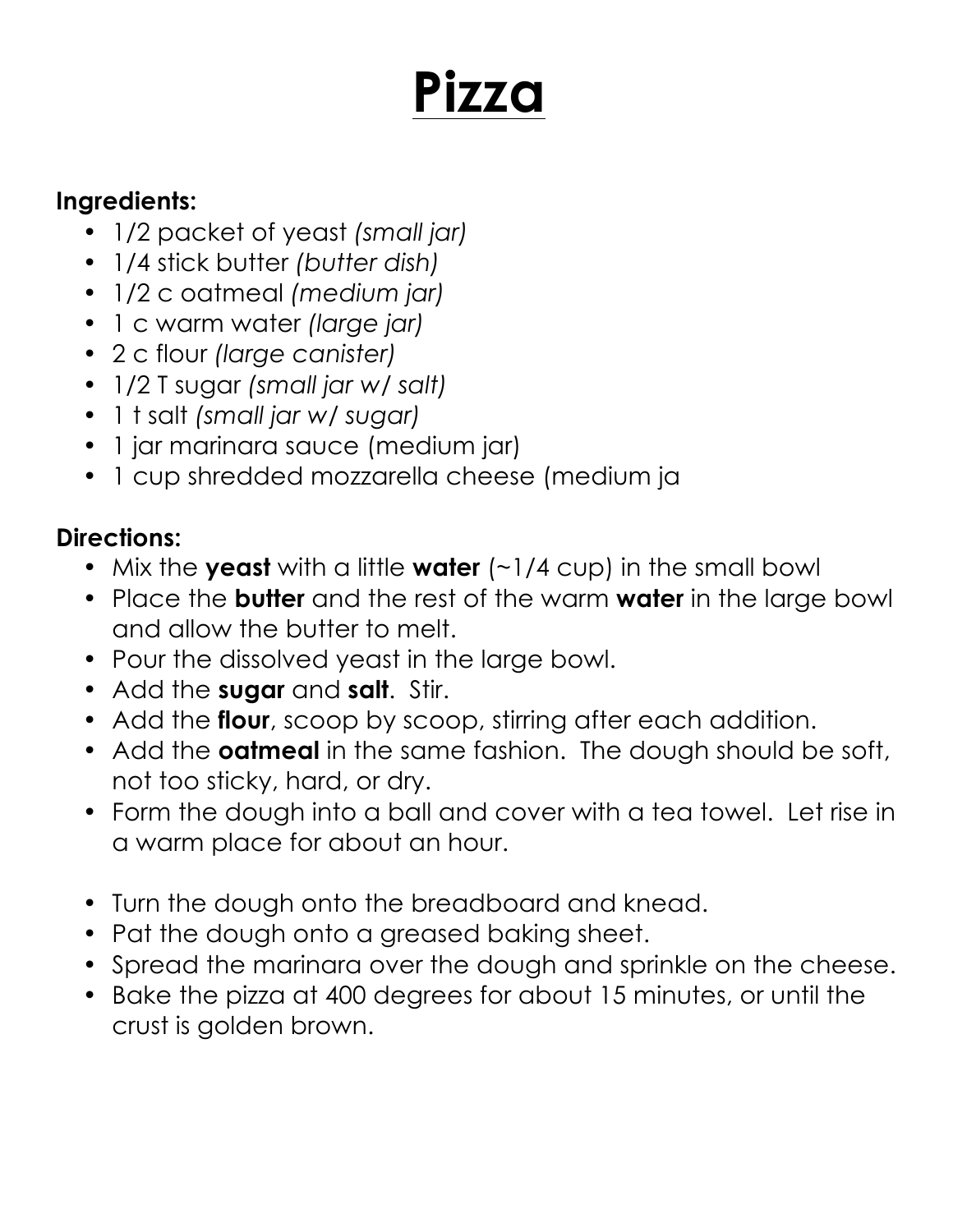# **Multi-Seed Crackers**

#### **Ingredients:**

- 1/3 cup flax seeds *(small jar)*
- 1/3 cup chia seeds *(small jar)*
- 1/3 cup sunflower seeds *(small jar)*
- 1/2 t salt *(small jar)*
- 1 t garlic pepper *(small jar)*
- 3/4 cup water (medium jar)

- Pour the **flax seeds** into a large mixing bowl.
- Add the **chia seeds**. Stir.
- Add the **sunflower seeds**. Stir.
- Pour in the **salt** and the **garlic pepper**. Stir.
- Add the **water**. Stir until combined.
- Let the mixture sit for 10 minutes (the seeds will absorb the water and make a paste).
- Cover a baking sheet with parchment paper and coat with cooking spray.
- Spread out the cracker mixture in a thin layer on the baking sheet.
- Bake the crackers at 350 degrees for about 25 minutes. Flip over and bake for additional 10 minutes.
- Break the cracker sheet into small pieces and serve with your favorite dip (we love to eat these with hummus)!